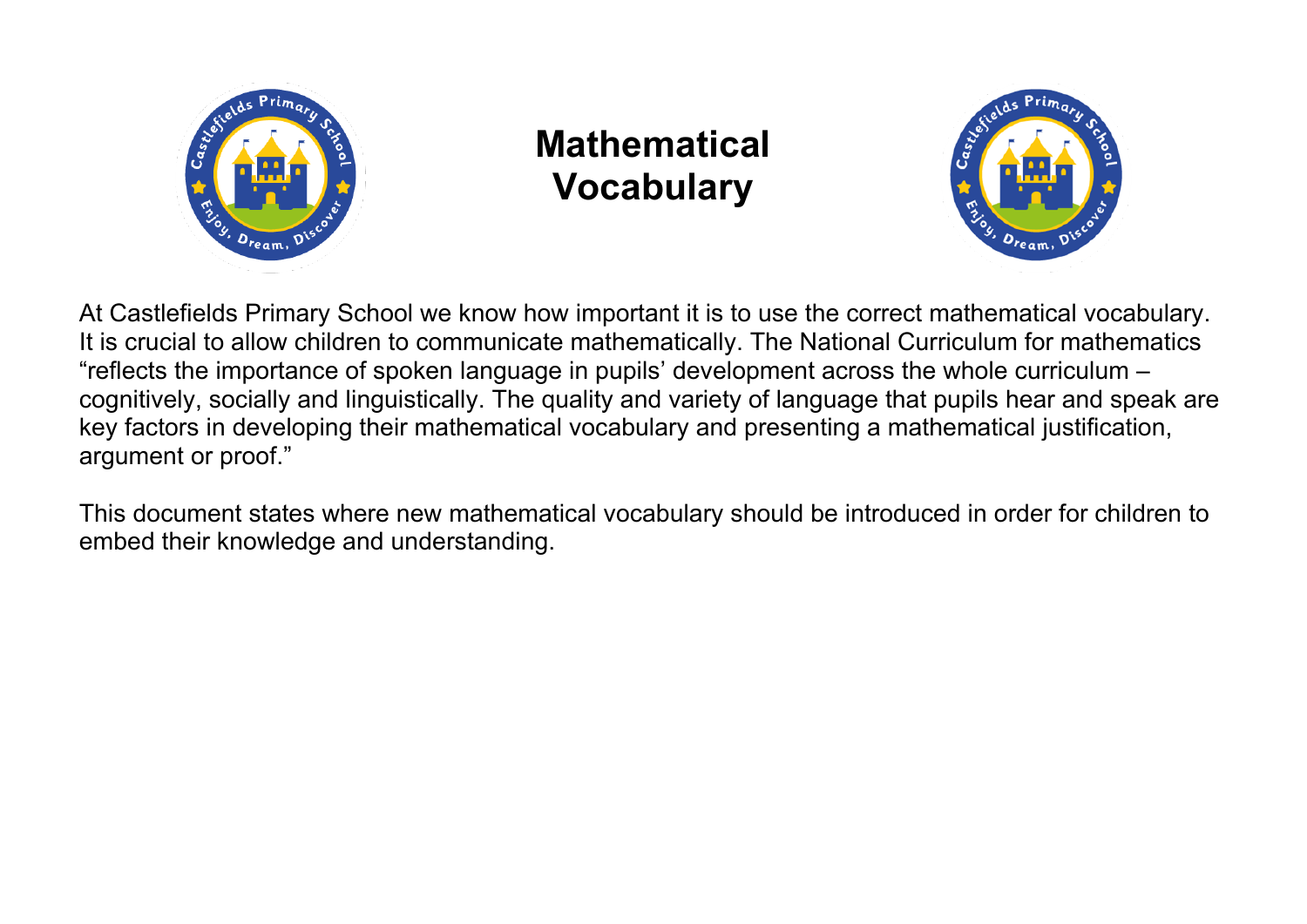## **Mathematical Vocabulary**

|               | <b>EYFS</b>                                                                                                                                                                                                                                                                                                                                              | Year 1                                                                                                                                   | Year 2                                                                                                                                                               | $\overline{Y}$ ear 3                                                               | Year 4                                                                                                                                                                                                     | $\overline{Y}$ ear 5                                                                                                                                                                            | Year 6                                                      |  |  |  |
|---------------|----------------------------------------------------------------------------------------------------------------------------------------------------------------------------------------------------------------------------------------------------------------------------------------------------------------------------------------------------------|------------------------------------------------------------------------------------------------------------------------------------------|----------------------------------------------------------------------------------------------------------------------------------------------------------------------|------------------------------------------------------------------------------------|------------------------------------------------------------------------------------------------------------------------------------------------------------------------------------------------------------|-------------------------------------------------------------------------------------------------------------------------------------------------------------------------------------------------|-------------------------------------------------------------|--|--|--|
|               | Number and Place Value                                                                                                                                                                                                                                                                                                                                   |                                                                                                                                          |                                                                                                                                                                      |                                                                                    |                                                                                                                                                                                                            |                                                                                                                                                                                                 |                                                             |  |  |  |
| <b>Number</b> | zero                                                                                                                                                                                                                                                                                                                                                     | All EYFS and:                                                                                                                            | All EYFS, Y1 and:                                                                                                                                                    | All EYFS, Y1, Y2                                                                   | All EYFS, Y1, Y2,                                                                                                                                                                                          | All EYFS, Y1, Y2,                                                                                                                                                                               | <b>All EYFS, Y1, Y2,</b>                                    |  |  |  |
|               | number<br>one, two, three  to<br>twenty and beyond<br>teens numbers,<br>eleven, twelve<br>twenty<br>none<br>how many ?<br>count, count (up) to,<br>count on (from, to),<br>count back (from,<br>to)<br>count in ones, twos,<br>fives, tens<br>is the same as<br>more, less<br>odd, even<br>few<br>pattern<br>pair                                        | numeral<br>twenty-one, twenty-<br>two  one hundred<br>forwards backwards<br>equal to equivalent<br>to<br>most, least many<br>multiple of | two hundred  one<br>thousand<br>threes, fours and so<br>on<br>tally<br>sequence<br>continue<br>predict<br>rule<br>> greater than<br>< less than                      | and:<br>eights, fifties<br>hundreds<br>factor of<br>relationship<br>Roman numerals | Y3 and:<br>ten thousand,<br>hundred thousand,<br>million<br>sixes, sevens,<br>nines, twenty-fives<br>next, consecutive<br>integer, positive,<br>negative<br>above/below zero,<br>minus negative<br>numbers | Y3, Y4 and:<br>factor pair<br>$\ge$ greater than or<br>equal to<br>$\le$ less than or equal<br>to<br>formula<br>divisibility<br>square number<br>prime number<br>ascending/<br>descending order | Y3, Y4, Y5 and:<br>factorise<br>prime factor<br>digit total |  |  |  |
| Place Value   | ones, tens, digit<br>same number as<br>as many as<br>more, larger, bigger,<br>greater<br>fewer, smaller, less<br>fewest, smallest,<br>least most, biggest,<br>largest, greatest<br>one more, ten more<br>one less<br>ten less<br>compare<br>order<br>size<br>first, second, third<br>twentieth last, last<br>but one<br>before, after<br>next<br>between | All EYFS and:<br>equal to<br>half-way between<br>above, below                                                                            | All EYFS, Y1 and:<br>hundreds<br>one-, two- or three-<br>digit number place,<br>place value stands<br>for, represents<br>exchange<br>twenty-first, twenty-<br>second | All EYFS, Y1, Y2<br>and:<br>one hundred more<br>one hundred less                   | All EYFS, Y1, Y2,<br>Y3 and:<br>one thousand more<br>one thousand less                                                                                                                                     | All EYFS, Y1, Y2,<br>Y3, Y4                                                                                                                                                                     | All EYFS, Y1, Y2,<br>Y3, Y4, Y5                             |  |  |  |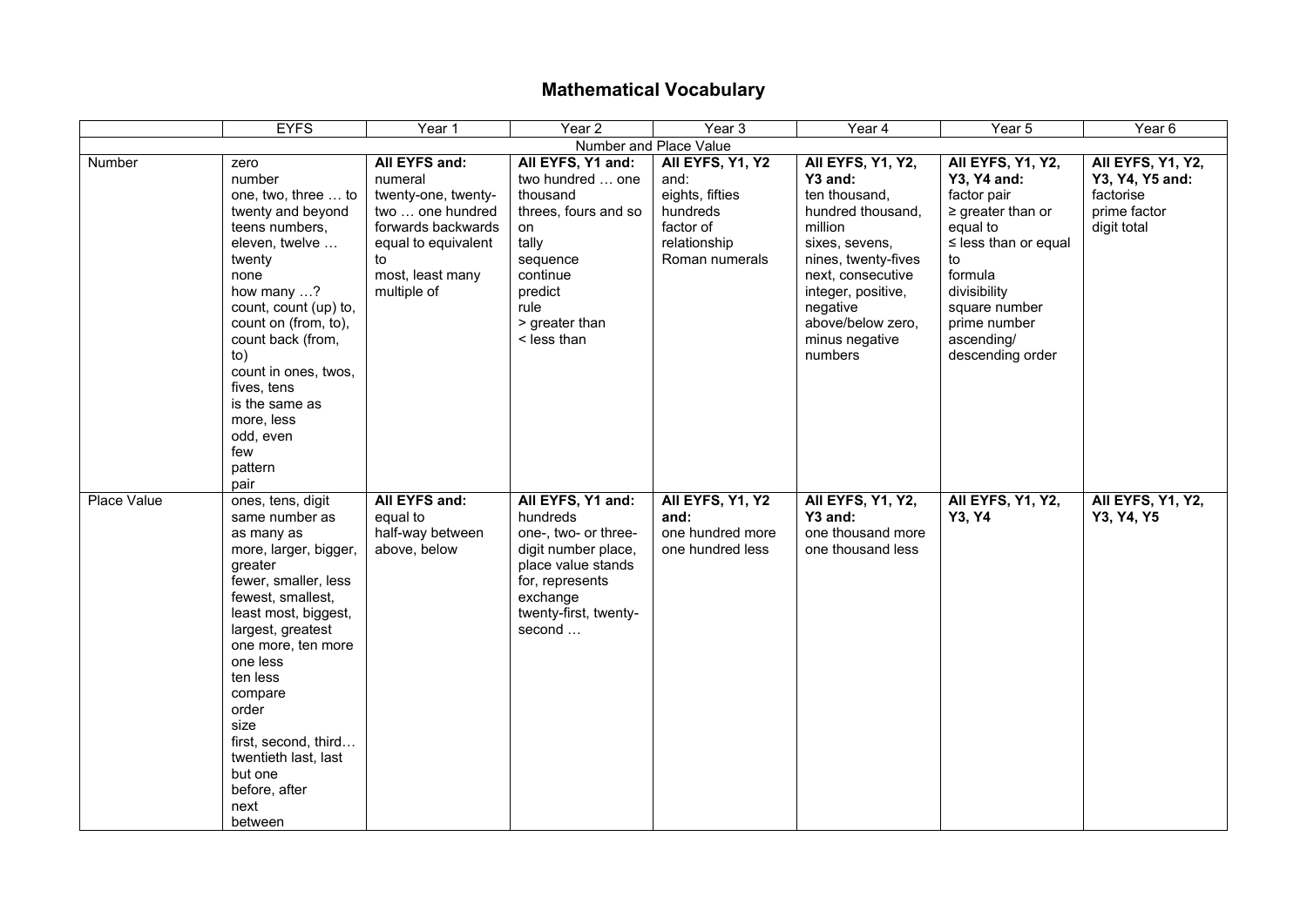|              | <b>EYFS</b>                                | Year 1             | Year 2            | Year 3               | Year 4            | Year 5            | Year 6            |
|--------------|--------------------------------------------|--------------------|-------------------|----------------------|-------------------|-------------------|-------------------|
| Estimating   | guess                                      | All EYFS and:      | All EYFS, Y1 and: | All EYFS, Y1, Y2     | All EYFS, Y1, Y2, | All EYFS, Y1, Y2, | All EYFS, Y1, Y2, |
|              | how many ?                                 | roughly            | exact, exactly    | and:                 | Y3 and:           | Y3, Y4 and:       | Y3, Y4, Y5        |
|              | estimate                                   |                    |                   | approximate          | thousand          | ten thousand      |                   |
|              | nearly                                     |                    |                   | approximately        |                   |                   |                   |
|              | close to                                   |                    |                   | round                |                   |                   |                   |
|              | about the same as                          |                    |                   | nearest              |                   |                   |                   |
|              | just over                                  |                    |                   | round to the nearest |                   |                   |                   |
|              | just under                                 |                    |                   | ten, hundred         |                   |                   |                   |
|              | too many                                   |                    |                   | round up             |                   |                   |                   |
|              | too few                                    |                    |                   | round down           |                   |                   |                   |
|              | enough,                                    |                    |                   |                      |                   |                   |                   |
|              | not enough                                 |                    |                   |                      |                   |                   |                   |
| Addition and | add                                        | All EYFS and:      | All EYFS, Y1 and: | All EYFS, Y1, Y2     | All EYFS, Y1, Y2, | All EYFS, Y1, Y2, | All EYFS, Y1, Y2, |
| Subtraction  | more                                       | addition           | one hundred more  | and:                 | Y3 and:           | Y3, Y4 and:       | Y3, Y4, Y5        |
|              | and                                        | near double        | one hundred less  | hundreds boundary    | inverse           | ones boundary     |                   |
|              | make                                       | half, halve        | facts             |                      |                   | tenths boundary   |                   |
|              | sum                                        | subtract           | tens boundary     |                      |                   |                   |                   |
|              | total                                      | equals is          |                   |                      |                   |                   |                   |
|              | altogether                                 | the same as        |                   |                      |                   |                   |                   |
|              | double                                     | number bonds/pairs |                   |                      |                   |                   |                   |
|              | one more, two more                         | missing number     |                   |                      |                   |                   |                   |
|              | ten more                                   |                    |                   |                      |                   |                   |                   |
|              | how many more to                           |                    |                   |                      |                   |                   |                   |
|              | make ?                                     |                    |                   |                      |                   |                   |                   |
|              | how many more is                           |                    |                   |                      |                   |                   |                   |
|              | $\dots$ than $\dots$ ?<br>how much more is |                    |                   |                      |                   |                   |                   |
|              | $\ldots$ ?                                 |                    |                   |                      |                   |                   |                   |
|              | take away how                              |                    |                   |                      |                   |                   |                   |
|              | many are left/left                         |                    |                   |                      |                   |                   |                   |
|              | over?                                      |                    |                   |                      |                   |                   |                   |
|              | how many have                              |                    |                   |                      |                   |                   |                   |
|              | gone?                                      |                    |                   |                      |                   |                   |                   |
|              | one less, two less,                        |                    |                   |                      |                   |                   |                   |
|              | ten less  how                              |                    |                   |                      |                   |                   |                   |
|              | many fewer is                              |                    |                   |                      |                   |                   |                   |
|              | than $\ldots$ ?                            |                    |                   |                      |                   |                   |                   |
|              | how much less is                           |                    |                   |                      |                   |                   |                   |
|              | $\ldots$ ?                                 |                    |                   |                      |                   |                   |                   |
|              | difference between                         |                    |                   |                      |                   |                   |                   |
|              |                                            |                    |                   |                      |                   |                   |                   |
|              |                                            |                    |                   |                      |                   |                   |                   |
|              |                                            |                    |                   |                      |                   |                   |                   |
|              |                                            |                    |                   |                      |                   |                   |                   |
|              |                                            |                    |                   |                      |                   |                   |                   |
|              |                                            |                    |                   |                      |                   |                   |                   |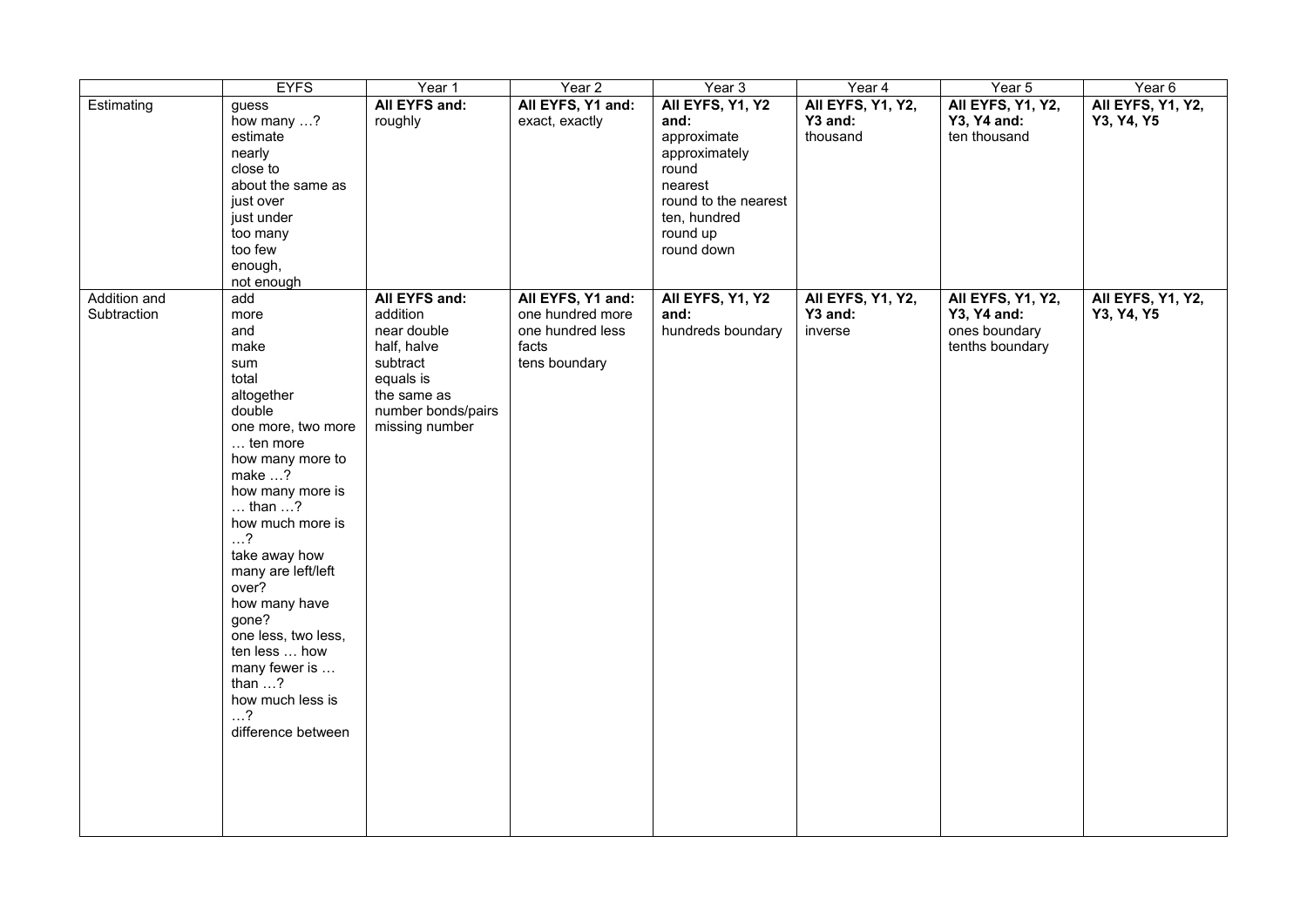|                     | <b>EYFS</b>           | Year 1            | Year <sub>2</sub>     | Year 3            | Year 4                   | Year 5            | Year 6                   |
|---------------------|-----------------------|-------------------|-----------------------|-------------------|--------------------------|-------------------|--------------------------|
| Multiplication and  | sharing               | All EYFS and:     | All EYFS, Y1 and:     | All EYFS, Y1, Y2  | All EYFS, Y1, Y2,        | All EYFS, Y1, Y2, | All EYFS, Y1, Y2,        |
| <b>Division</b>     | doubling              | multiplication    | groups of             | and:              | Y3 and:                  | Y3, Y4            | Y3, Y4, Y5               |
|                     | halving               | multiply          | times                 | factor            | inverse                  |                   |                          |
|                     | number patterns       | multiplied by     | once, twice, three    | product           | square, squared          |                   |                          |
|                     |                       | multiple          | times                 | remainder         | cube                     |                   |                          |
|                     |                       | division          | ten times repeated    |                   | cubed                    |                   |                          |
|                     |                       | dividing          | addition              |                   |                          |                   |                          |
|                     |                       | grouping          | divide                |                   |                          |                   |                          |
|                     |                       | array             | divided by            |                   |                          |                   |                          |
|                     |                       |                   | divided into          |                   |                          |                   |                          |
|                     |                       |                   | share                 |                   |                          |                   |                          |
|                     |                       |                   | share equally         |                   |                          |                   |                          |
|                     |                       |                   | left<br>left over     |                   |                          |                   |                          |
|                     |                       |                   | one each, two each,   |                   |                          |                   |                          |
|                     |                       |                   | three each  ten       |                   |                          |                   |                          |
|                     |                       |                   | each                  |                   |                          |                   |                          |
|                     |                       |                   | group in pairs        |                   |                          |                   |                          |
|                     |                       |                   | threes  tens          |                   |                          |                   |                          |
|                     |                       |                   | equal groups of       |                   |                          |                   |                          |
|                     |                       |                   | row                   |                   |                          |                   |                          |
|                     |                       |                   | column                |                   |                          |                   |                          |
|                     |                       |                   | multiplication table  |                   |                          |                   |                          |
|                     |                       |                   | multiplication fact   |                   |                          |                   |                          |
|                     |                       |                   | division fact         |                   |                          |                   |                          |
| Fractions           |                       | All EYFS and:     | All EYFS, Y1 and:     | All EYFS, Y1, Y2  | <b>AII EYFS, Y1, Y2,</b> | All EYFS, Y1, Y2, | <b>AII EYFS, Y1, Y2,</b> |
|                     | parts of a whole half | fraction          | equivalent fraction   | and:              | Y3 and:                  | Y3, Y4 and:       | Y3, Y4, Y5 and:          |
| (including decimals | quarter               | equal part        | mixed number          | sixths, sevenths, | hundredths               | proper/improper   | ratio                    |
| and percentages)    |                       | equal grouping    | numerator,            | eighths, tenths   | decimal                  | fraction          |                          |
|                     |                       | equal sharing     | denominator           |                   | decimal fraction         | equivalent        |                          |
|                     |                       | one of two equal  | two halves            |                   | decimal point            | reduced to        |                          |
|                     |                       | parts             | two quarters, three   |                   | decimal place            | cancel            |                          |
|                     |                       | one of four equal | quarters              |                   | decimal equivalent       | thousandths       |                          |
|                     |                       | parts             | one third, two thirds |                   | proportion               | in every          |                          |
|                     |                       |                   | one of three equal    |                   |                          | for every         |                          |
|                     |                       |                   | parts                 |                   |                          | percentage        |                          |
|                     |                       |                   |                       |                   |                          | per cent          |                          |
|                     |                       |                   |                       |                   |                          | $\%$              |                          |
| Algebra             |                       |                   |                       |                   |                          |                   | formula,                 |
|                     |                       |                   |                       |                   |                          |                   | formulae                 |
|                     |                       |                   |                       |                   |                          |                   | equation<br>unknown      |
|                     |                       |                   |                       |                   |                          |                   | variable                 |
|                     |                       |                   |                       |                   |                          |                   |                          |
|                     |                       |                   |                       |                   |                          |                   |                          |
|                     |                       |                   |                       |                   |                          |                   |                          |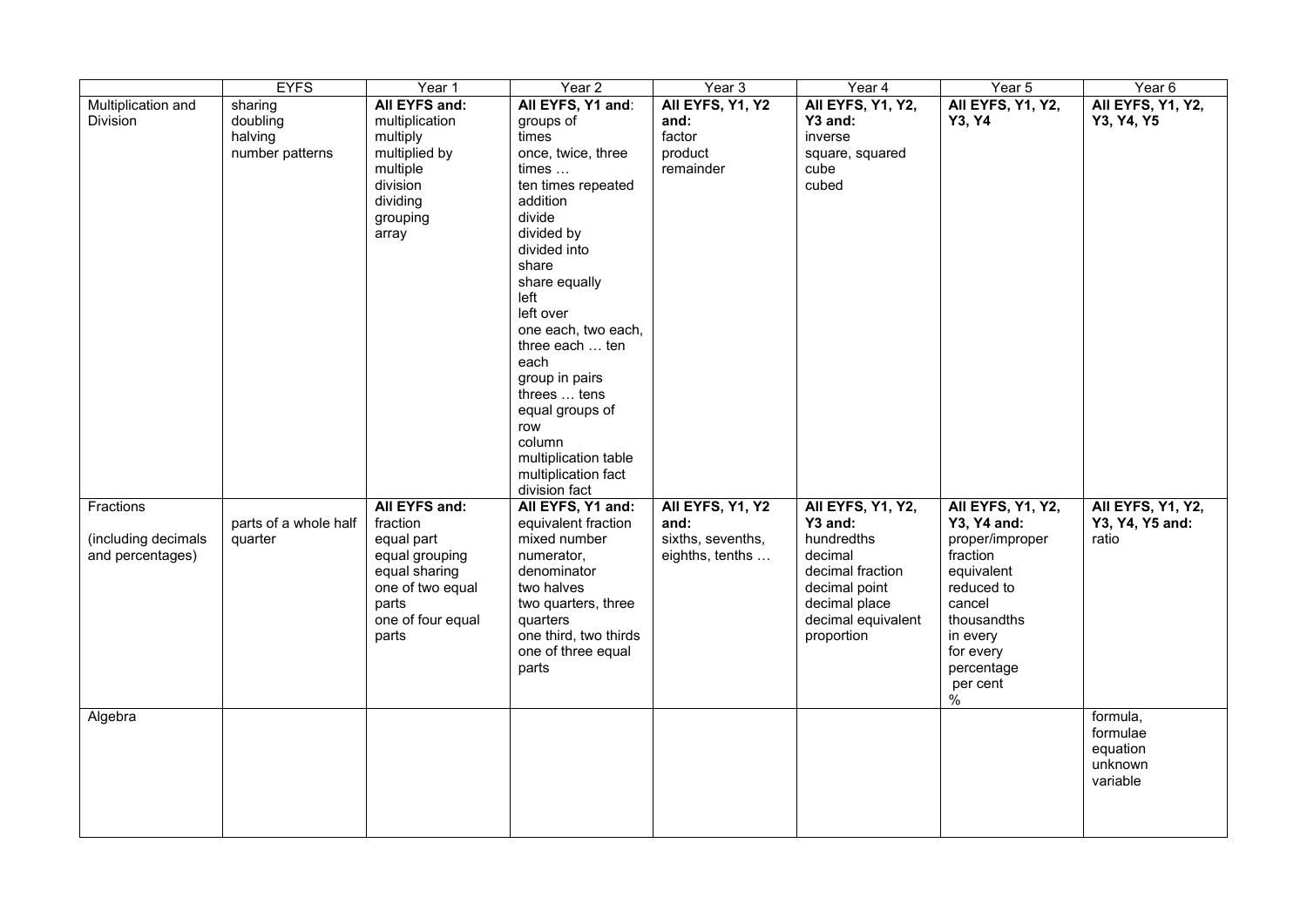|                        | <b>EYFS</b>                                                                                                                                                                                                                   | Year 1                                                                                             | Year 2                                                 | Year 3                                                                                                            | $\overline{Y}$ ear 4                                                                                                                   | Year 5                                                                                              | $\overline{Y}$ ear 6                                                                                                                                                                                                  |
|------------------------|-------------------------------------------------------------------------------------------------------------------------------------------------------------------------------------------------------------------------------|----------------------------------------------------------------------------------------------------|--------------------------------------------------------|-------------------------------------------------------------------------------------------------------------------|----------------------------------------------------------------------------------------------------------------------------------------|-----------------------------------------------------------------------------------------------------|-----------------------------------------------------------------------------------------------------------------------------------------------------------------------------------------------------------------------|
|                        |                                                                                                                                                                                                                               |                                                                                                    |                                                        | Measurement                                                                                                       |                                                                                                                                        |                                                                                                     |                                                                                                                                                                                                                       |
| Measurement            | measure<br>size<br>compare<br>guess<br>estimate<br>enough, not enough<br>too much, too little<br>too many, too few<br>nearly<br>close to<br>about the same as<br>just over<br>just under                                      | All EYFS and:<br>measurement<br>roughly                                                            | All EYFS, Y1 and:<br>measuring scale                   | All EYFS, Y1, Y2<br>and:<br>division<br>approximately                                                             | All EYFS, Y1, Y2,<br>Y3 and:<br>unit, standard unit<br>metric unit                                                                     | All EYFS, Y1, Y2,<br>Y3, Y4 and:<br>imperial unit                                                   | All EYFS, Y1, Y2,<br>Y3, Y4, Y5                                                                                                                                                                                       |
| Length                 | metre<br>length<br>height<br>width, depth<br>long, short, tall<br>high, low<br>wide, narrow<br>thick, thin<br>longer, shorter,<br>taller, higher<br>longest, shortest,<br>tallest, highest<br>and so on<br>far, near<br>close | All EYFS and:<br>centimetre<br>ruler<br>metre stick                                                | All EYFS, Y1 and:<br>further, furthest<br>tape measure | All EYFS, Y1, Y2<br>and:<br>millimetre<br>kilometre<br>mile<br>distance apart<br>between  to<br>from<br>perimeter | All EYFS, Y1, Y2,<br>Y3 and:<br>breadth<br>edge,<br>area<br>covers square<br>centimetre $(cm2)$                                        | All EYFS, Y1, Y2,<br>Y3, Y4 and:<br>square metre $(m^2)$<br>square millimetre<br>(mm <sup>2</sup> ) | All EYFS, Y1, Y2,<br>Y3, Y4, Y5 and:<br>yard<br>foot<br>feet<br>inch<br>inches<br>circumference                                                                                                                       |
| Weight                 | weigh, weighs,<br>balances<br>heavy, light<br>heavier than, lighter<br>than<br>heaviest, lightest<br>scales                                                                                                                   | All EYFS and:<br>kilogram<br>half kilogram                                                         | All EYFS, Y1 and:<br>gram                              | All EYFS, Y1, Y2                                                                                                  | All EYFS, Y1, Y2,<br>Y3 and:<br>mass: big, bigger,<br>small, smaller<br>weight: heavy/light,<br>heavier/lighter,<br>heaviest/ lightest | All EYFS, Y1, Y2,<br>Y3, Y4                                                                         | All EYFS, Y1, Y2,<br>Y3, Y4, Y5 and:<br>tonne<br>pound<br>ounce                                                                                                                                                       |
| Capacity and<br>Volume | full<br>empty<br>half full<br>holds<br>container                                                                                                                                                                              | All EYFS and:<br>litre, half litre<br>capacity<br>volume<br>more than<br>less than<br>quarter full | All EYFS, Y1 and:<br>millilitre<br>contains            | All EYFS, Y1, Y2                                                                                                  | All EYFS, Y1, Y2,<br>Y3 and:<br>measuring cylinder                                                                                     | <b>AII EYFS, Y1, Y2,</b><br>Y3, Y4 and:<br>pint<br>gallon                                           | All EYFS, Y1, Y2,<br>Y3, Y4, Y5 and:<br>centilitre<br>cubic centimetres<br>(cm <sup>3</sup> )<br>cubic metres (m <sup>3)</sup> ,<br>cubic millimetres<br>(mm <sup>3</sup> )<br>cubic kilometres<br>(km <sup>3</sup> ) |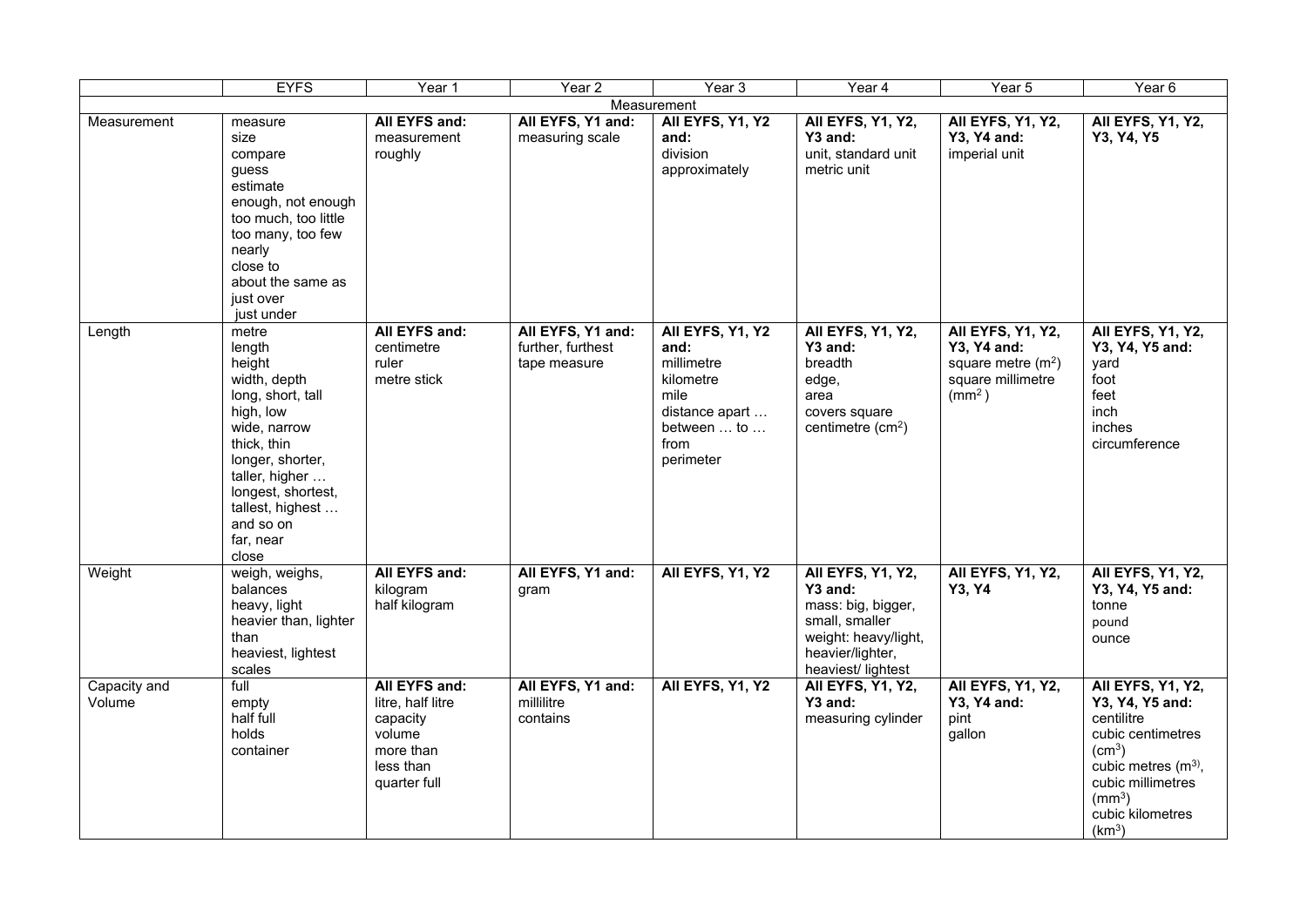|             | <b>EYFS</b>          | Year 1                 | Year <sub>2</sub>  | Year 3              | Year 4                   | Year 5                   | Year 6                    |
|-------------|----------------------|------------------------|--------------------|---------------------|--------------------------|--------------------------|---------------------------|
| Temperature |                      |                        |                    | All EYFS, Y1, Y2    | <b>AII EYFS, Y1, Y2,</b> |                          | All EYFS, Y1, Y2,         |
|             |                      |                        |                    | and:                | Y3                       |                          | Y3, Y4, Y5                |
|             |                      |                        | temperature        | centigrade          |                          |                          |                           |
|             |                      |                        | degree             |                     |                          |                          |                           |
| Time        | time                 | All EYFS and:          | All EYFS, Y1 and:  | All EYFS, Y1, Y2    | All EYFS, Y1, Y2,        | <b>AII EYFS, Y1, Y2,</b> | <b>AII EYFS, Y1, Y2,</b>  |
|             | days of the week,    | months of the year     | fortnight          | and:                | Y3 and:                  | Y3, Y4                   | Y3, Y4, Y5 and:           |
|             | Monday, Tuesday      | (January, February     | 5, 10, 15  minutes | century             | leap year                |                          | <b>Greenwich Mean</b>     |
|             | day, week birthday,  | ) seasons: spring,     | past               | calendar            | millennium               |                          | Time                      |
|             | holiday              | summer, autumn,        | digital/analogue   | earliest            | noon                     |                          | <b>British Summer</b>     |
|             | morning              | winter                 | clock/watch        | latest              | date of birth            |                          | Time                      |
|             | afternoon            | weekend                | timer              | a.m., p.m.          | timetable                |                          | <b>International Date</b> |
|             | evening              | month                  | seconds            | Roman numerals      | arrive                   |                          | Line                      |
|             | night                | year                   |                    | 12-hour clock time, | depart                   |                          |                           |
|             | bedtime              | earlier                |                    | 24-hour clock time  |                          |                          |                           |
|             | dinner time          | later                  |                    |                     |                          |                          |                           |
|             | playtime             | first,                 |                    |                     |                          |                          |                           |
|             | today                | midnight               |                    |                     |                          |                          |                           |
|             | yesterday            | date                   |                    |                     |                          |                          |                           |
|             | tomorrow             | how long ago?          |                    |                     |                          |                          |                           |
|             | before               | how long will it be to |                    |                     |                          |                          |                           |
|             | after                | $\ldots$ ?             |                    |                     |                          |                          |                           |
|             | next, last           | how long will it take  |                    |                     |                          |                          |                           |
|             | now, soon            | to $\ldots$ ?          |                    |                     |                          |                          |                           |
|             | early, late          | how often?             |                    |                     |                          |                          |                           |
|             | quick, quicker,      | always, never          |                    |                     |                          |                          |                           |
|             | quickest, quickly    | often, sometimes       |                    |                     |                          |                          |                           |
|             | slow, slower,        | usually                |                    |                     |                          |                          |                           |
|             | slowest, slowly old, | once, twice            |                    |                     |                          |                          |                           |
|             | older, oldest        | half past,             |                    |                     |                          |                          |                           |
|             | new, newer, newest   | quarter past,          |                    |                     |                          |                          |                           |
|             | takes longer         | quarter to             |                    |                     |                          |                          |                           |
|             | takes less time      | clock face             |                    |                     |                          |                          |                           |
|             | hour                 | hour hand              |                    |                     |                          |                          |                           |
|             | o'clock clock        | minute hand            |                    |                     |                          |                          |                           |
|             | watch                | hours                  |                    |                     |                          |                          |                           |
|             | hands                | minutes                |                    |                     |                          |                          |                           |
| Money       | money                | All EYFS and:          | All EYFS, Y1 and:  | All EYFS, Y1, Y2    | All EYFS, Y1, Y2,        | <b>AII EYFS, Y1, Y2,</b> | <b>AII EYFS, Y1, Y2,</b>  |
|             | coin                 | change                 | bought             |                     | Y <sub>3</sub>           | Y3, Y4 and:              | Y3, Y4, Y5 and:           |
|             | penny                | dear,                  | sold               |                     |                          | discount currency        | profit,                   |
|             | pence                | costs more cheap,      |                    |                     |                          |                          | loss                      |
|             | pound                | costs less,            |                    |                     |                          |                          |                           |
|             | price                | cheaper                |                    |                     |                          |                          |                           |
|             | cost                 | costs the same as      |                    |                     |                          |                          |                           |
|             | buy, sell            | how much ?             |                    |                     |                          |                          |                           |
|             | spend, spent         | how many ?             |                    |                     |                          |                          |                           |
|             | pay                  | total                  |                    |                     |                          |                          |                           |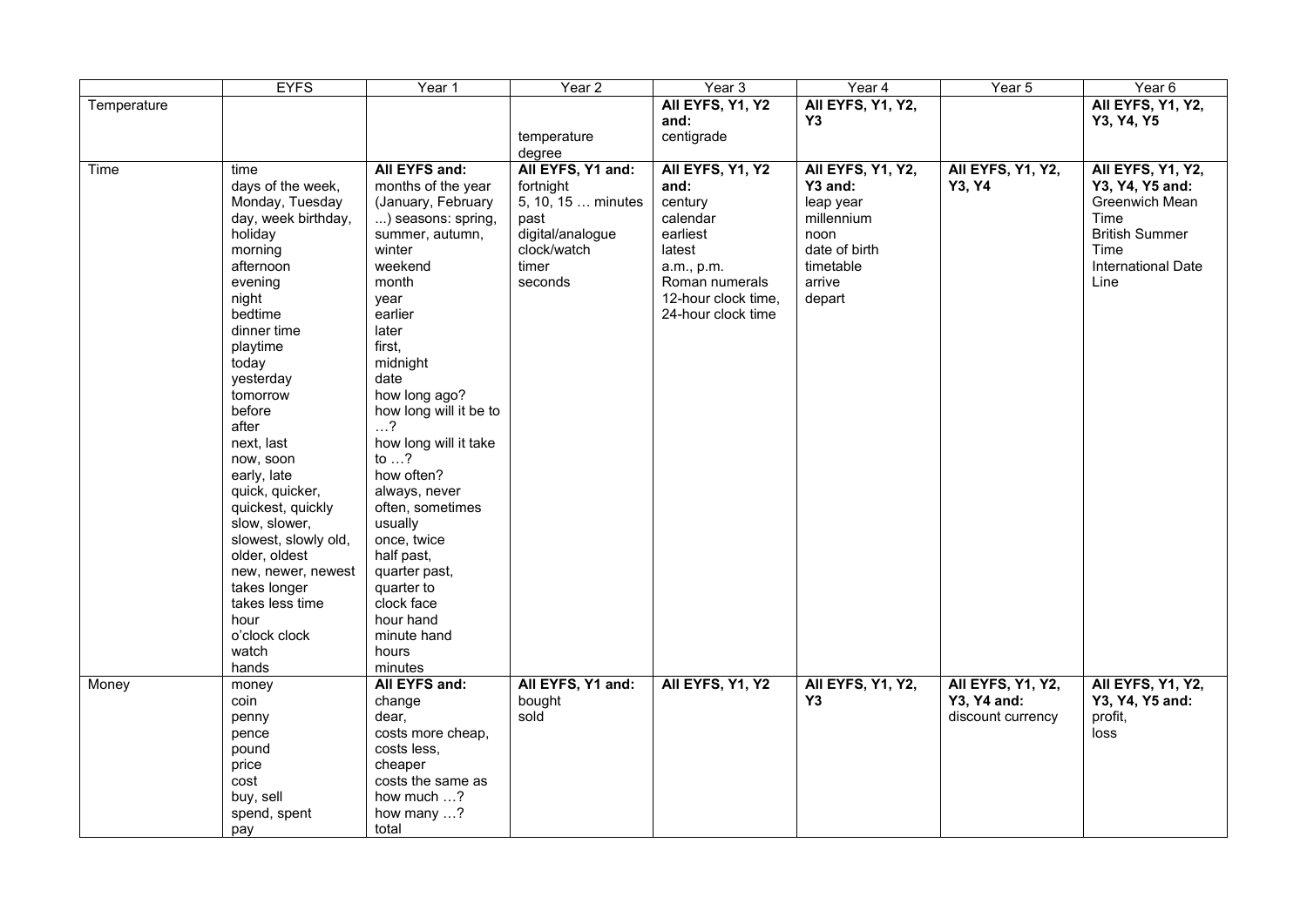|                     | <b>EYFS</b>                                                                                                                                                                                          | Year 1                                           | Year 2                                                                                    | $\overline{Y}$ ear 3                                                                                                        | $\overline{Y}$ ear 4                                                                                                                                                                                                | Year 5                                                                                                                 | Year 6                                                                                                                                        |  |  |  |
|---------------------|------------------------------------------------------------------------------------------------------------------------------------------------------------------------------------------------------|--------------------------------------------------|-------------------------------------------------------------------------------------------|-----------------------------------------------------------------------------------------------------------------------------|---------------------------------------------------------------------------------------------------------------------------------------------------------------------------------------------------------------------|------------------------------------------------------------------------------------------------------------------------|-----------------------------------------------------------------------------------------------------------------------------------------------|--|--|--|
|                     | Geometry                                                                                                                                                                                             |                                                  |                                                                                           |                                                                                                                             |                                                                                                                                                                                                                     |                                                                                                                        |                                                                                                                                               |  |  |  |
| Properties of Shape | Shape<br>pattern<br>flat<br>curved<br>straight<br>round<br>hollow<br>solid<br>sort<br>make<br>build<br>draw size<br>bigger<br>larger<br>smaller<br>symmetrical pattern<br>repeating pattern<br>match | All EYFS and:<br>symmetry<br>symmetrical pattern | All EYFS, Y1 and:<br>surface<br>line symmetry                                             | All EYFS, Y1, Y2<br>and:<br>perimeter                                                                                       | All EYFS, Y1, Y2,<br>Y3 and:<br>line<br>construct<br>sketch<br>centre<br>angle<br>right-angled base<br>square-based<br>reflect<br>reflection<br>regular<br>irregular                                                | All EYFS, Y1, Y2,<br><b>Y3, Y4 and:</b><br>radius<br>diameter<br>congruent<br>axis of symmetry,<br>reflective symmetry | <b>AII EYFS, Y1, Y2,</b><br>Y3, Y4, Y5 and:<br>circumference<br>concentric<br>arc net<br>open<br>closed<br>intersecting<br>intersection plane |  |  |  |
| 2D Shape            | corner, side<br>rectangle (including<br>square)<br>circle<br>triangle                                                                                                                                | All EYFS and:<br>point<br>pointed                | All EYFS, Y1                                                                              | All EYFS, Y1, Y2<br>and:<br>pentagonal<br>hexagonal<br>octagonal<br>quadrilateral<br>right-angled parallel<br>perpendicular | All EYFS, Y1, Y2,<br>Y3 and:<br>$2-D$<br>two-dimensional<br>oblong<br>rectilinear<br>equilateral triangle<br>isosceles triangle<br>scalene triangle<br>heptagon<br>parallelogram<br>rhombus<br>trapezium<br>polygon | All EYFS, Y1, Y2,<br>Y3, Y4 and:<br>x-axis<br>y-axis<br>quadrant                                                       | All EYFS, Y1, Y2,<br>Y3, Y4, Y5 and:<br>kite                                                                                                  |  |  |  |
| 3D Shape            | face<br>edge<br>vertex<br>vertices<br>cube<br>pyramid<br>sphere<br>cone                                                                                                                              | All EYFS and:<br>cuboid<br>cylinder              | All EYFS, Y1 and:<br>rectangular<br>circular<br>triangular<br>pentagon hexagon<br>octagon | All EYFS, Y1, Y2<br>and:<br>hemisphere<br>prism<br>triangular prism                                                         | All EYFS, Y1, Y2,<br>Y3 and:<br>$3-D$<br>three-dimensional<br>spherical<br>cylindrical<br>tetrahedron<br>polyhedron                                                                                                 | All EYFS, Y1, Y2,<br>Y3, Y4 and:<br>octahedron                                                                         | <b>AII EYFS, Y1, Y2,</b><br>Y3, Y4, Y5 and:<br>dodecahedron<br>net<br>open<br>closed                                                          |  |  |  |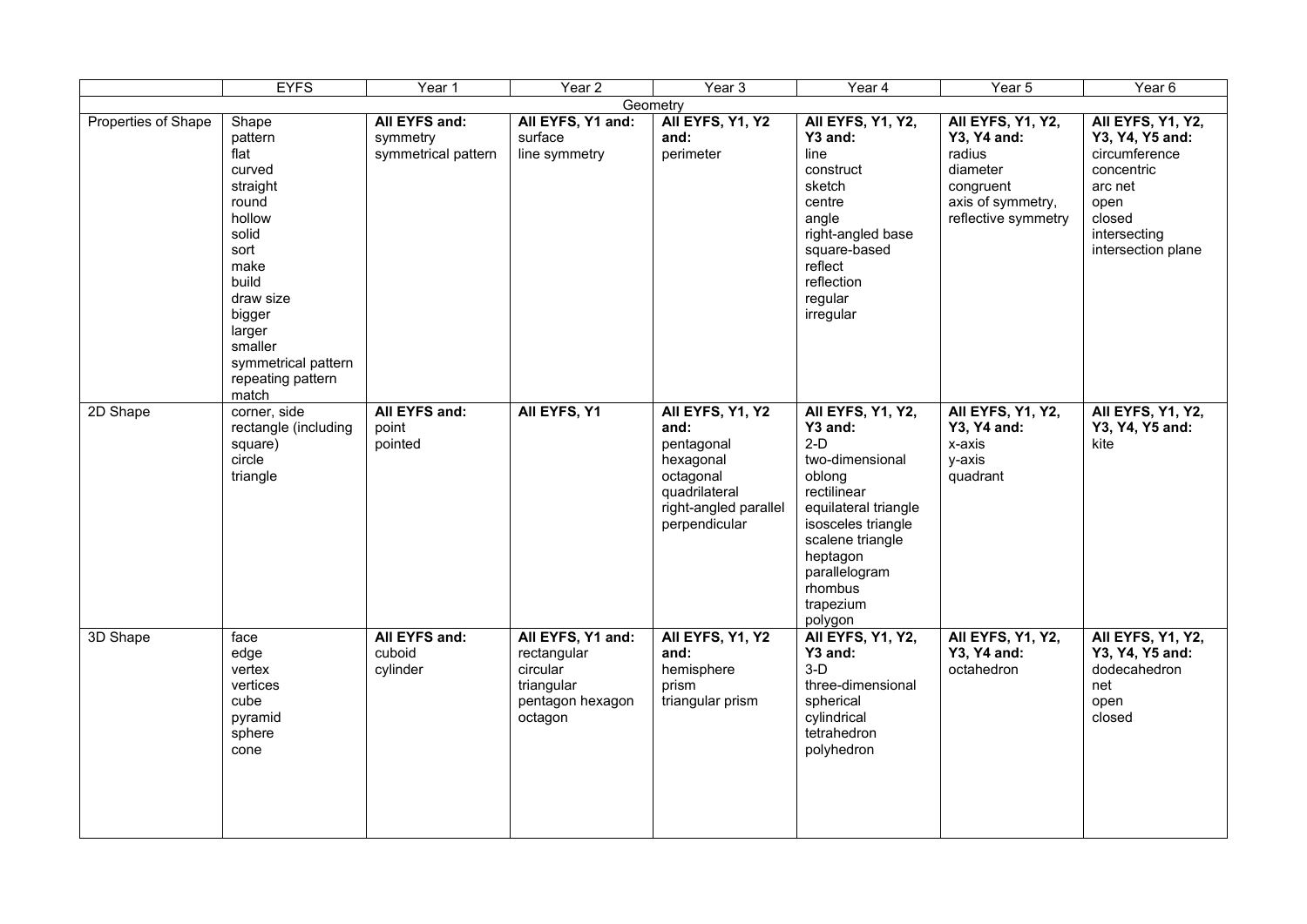|                   | <b>EYFS</b>           | Year 1             | Year <sub>2</sub>   | Year 3                | Year 4              | Year 5            | $\overline{Year}$ 6 |
|-------------------|-----------------------|--------------------|---------------------|-----------------------|---------------------|-------------------|---------------------|
| Position and      | position              | All EYFS and:      | All EYFS, Y1 and:   | All EYFS, Y1, Y2      | All EYFS, Y1, Y2,   | All EYFS, Y1, Y2, | All EYFS, Y1, Y2,   |
| <b>Direction</b>  | over                  | underneath         | route               | and:                  | Y3 and:             | Y3, Y4 and:       | Y3, Y4, Y5 and:     |
|                   | under above           | centre             | higher              | compass point         | north-east          | coordinate        | reflex angle        |
|                   | below                 | journey            | lower               | north, south, east,   | north-west          | protractor        |                     |
|                   | top, bottom, side on, | quarter turn       | clockwise           | west, N, S, E, W      | south-east          |                   |                     |
|                   | in                    | three-quarter turn | anticlockwise       | horizontal            | south-west          |                   |                     |
|                   | outside, inside       |                    | right angle         | vertical              | NE, NW, SE, SW      |                   |                     |
|                   | around                |                    | straight line       | diagonal              | translate           |                   |                     |
|                   | in front, behind      |                    |                     | angle                 | translation         |                   |                     |
|                   | front, back           |                    |                     | is a greater/ smaller | rotate              |                   |                     |
|                   | beside                |                    |                     | angle than            | rotation            |                   |                     |
|                   | next to               |                    |                     | acute angle           | degree              |                   |                     |
|                   | opposite              |                    |                     | obtuse angle          | reflection          |                   |                     |
|                   | apart                 |                    |                     |                       | ruler               |                   |                     |
|                   | between               |                    |                     |                       | set square          |                   |                     |
|                   | middle, edge corner   |                    |                     |                       | angle measurer      |                   |                     |
|                   | direction             |                    |                     |                       | compass             |                   |                     |
|                   | left, right           |                    |                     |                       |                     |                   |                     |
|                   | up, down forwards,    |                    |                     |                       |                     |                   |                     |
|                   | backwards,            |                    |                     |                       |                     |                   |                     |
|                   | sideways              |                    |                     |                       |                     |                   |                     |
|                   | across                |                    |                     |                       |                     |                   |                     |
|                   | next to               |                    |                     |                       |                     |                   |                     |
|                   | close                 |                    |                     |                       |                     |                   |                     |
|                   | near                  |                    |                     |                       |                     |                   |                     |
|                   | far                   |                    |                     |                       |                     |                   |                     |
|                   | along                 |                    |                     |                       |                     |                   |                     |
|                   | through               |                    |                     |                       |                     |                   |                     |
|                   | to, from, towards,    |                    |                     |                       |                     |                   |                     |
|                   | away from             |                    |                     |                       |                     |                   |                     |
|                   | movement              |                    |                     |                       |                     |                   |                     |
|                   | slide                 |                    |                     |                       |                     |                   |                     |
|                   | roll                  |                    |                     |                       |                     |                   |                     |
|                   | turn                  |                    |                     |                       |                     |                   |                     |
|                   | stretch               |                    |                     |                       |                     |                   |                     |
|                   | bend whole turn       |                    |                     |                       |                     |                   |                     |
|                   | half turn             |                    |                     |                       |                     |                   |                     |
| <b>Statistics</b> | count, sort           | All EYFS and:      | All EYFS, Y1 and:   | All EYFS, Y1, Y2      | All EYFS, Y1, Y2,   | All EYFS, Y1, Y2, | All EYFS, Y1, Y2,   |
|                   | group, set            | vote               | tally               | and:                  | Y3 and:             | Y3, Y4 and:       | Y3, Y4, Y5 and:     |
|                   | list                  | table              | graph, block graph, | chart, bar chart,     | survey,             | database          | pie chart           |
|                   |                       |                    | pictogram represent | frequency table       | questionnaire, data | bar line chart    | mean (mode,         |
|                   |                       |                    | label, title        | Carroll diagram,      |                     | line graph        | median, range as    |
|                   |                       |                    | most popular, most  | Venn diagram          |                     | maximum/ minimum  | estimates for this) |
|                   |                       |                    | common least        | axis, axes diagram    |                     | value outcome     | statistics,         |
|                   |                       |                    | popular, least      |                       |                     |                   | distribution        |
|                   |                       |                    | common              |                       |                     |                   |                     |